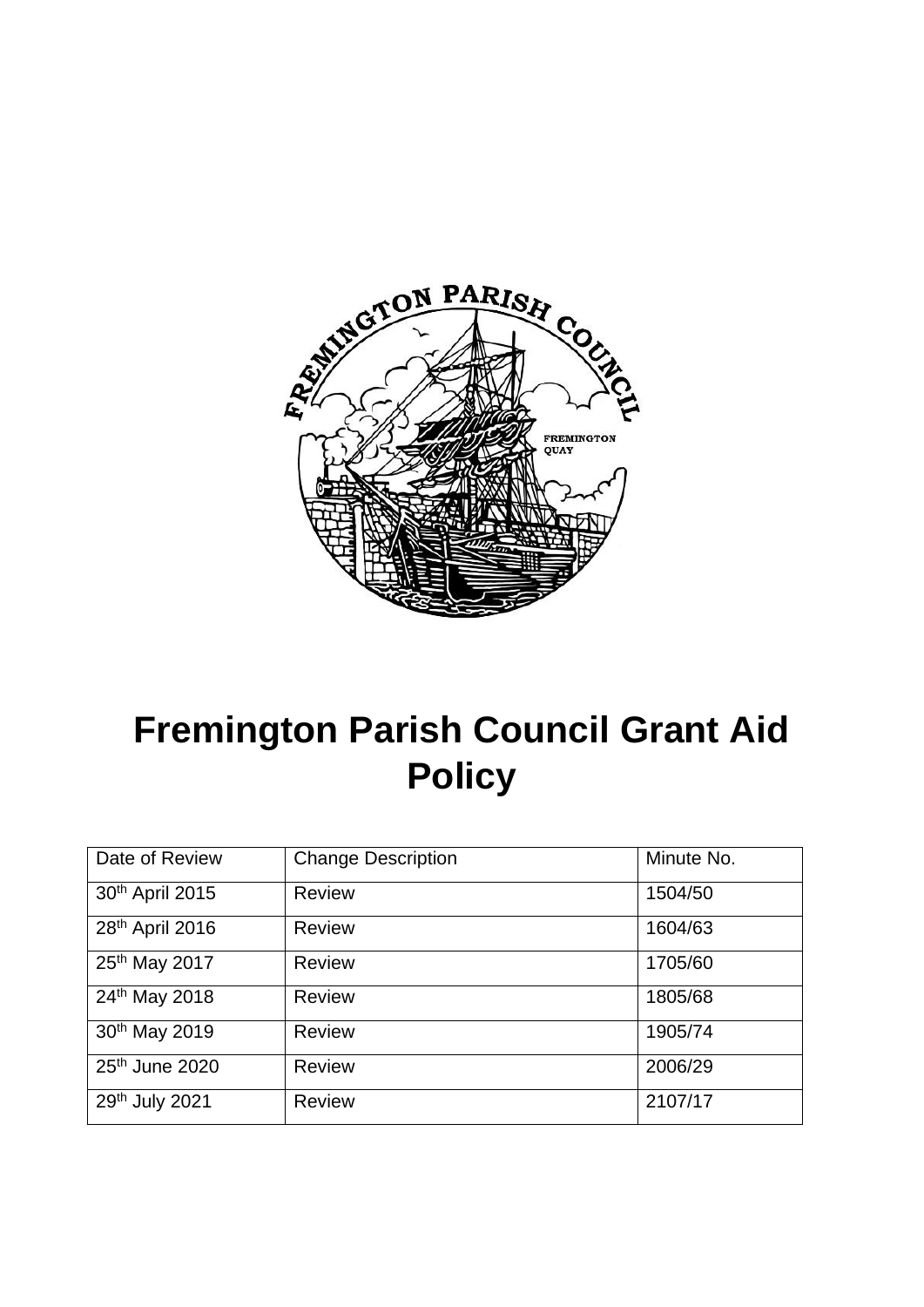## **Introduction**

Fremington Parish Council budgets a sum of money every financial year for grants to local voluntary or charitable organisations where the activities will contribute to, and be of benefit to, the life or community and benefit the people of Fremington Parish.

These grants are limited and are made available to organisations that can demonstrate a need for assistance.

A total figure for available grant aid will be agreed by the Council as part of the budget for each financial year. The grant may be in the form of either a financial grant, or in certain approved cases, the provision of work carried out by the Council's own staff and/or use of Council premises.

To ensure that fair and proper consideration may be given to all requests, the Council requires applicants to follow the following Application Process:

### **Application Process**

Please ensure that the following documentation is enclosed when applying for a grant:

- 1. A completed Grant Aid Application Form. This form is available from the Parish Council Offices throughout the year and can also be down loaded from the Parish Council's web site.
- 2. Latest financial accounts.
- 3. Constitution or rules of the organisation.
- 4. Any additional information the organisation considers will support its application.

#### **Conditions**

- 1. Organisations and Locality
- 1.1 Applications will only be accepted from charitable, voluntary and nonprofit making organisations.
- 1.2 Organisations should be local to Fremington Parish or, if outside the boundary, its work should be of benefit to the Parish and its residents.
- 1.3 At present, the Council is unable to give financial assistance to individuals or charities operating overseas.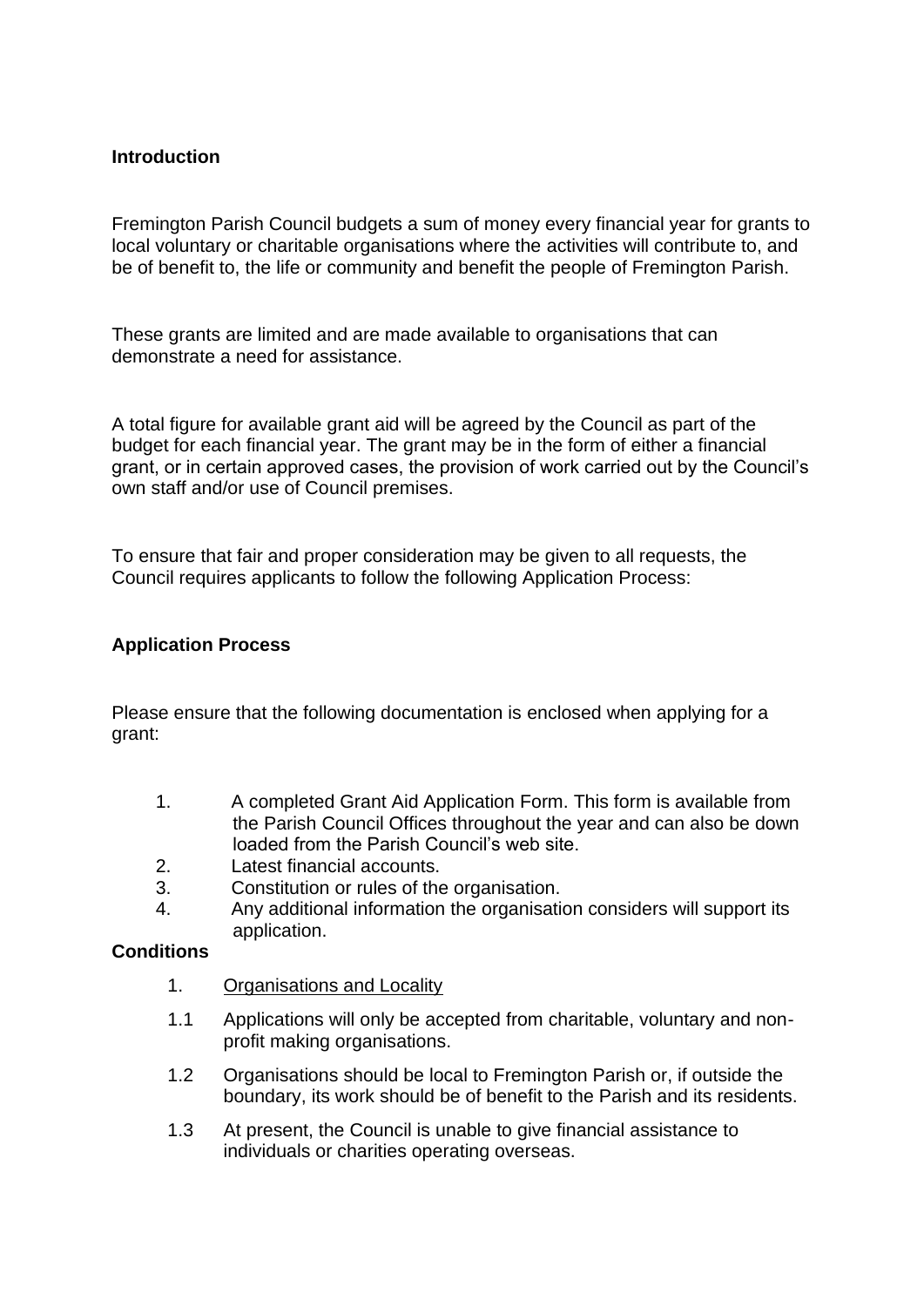- 2. Type of Financial Assistance
- 2.1 The Council would normally provide grant aid towards specific projects or purchases of equipment, however, it will also consider revenue costs if it can be demonstrated that a lack of funds has an adverse effect on the Parish and/or its residents.
- 2.2 The Council will also consider assistance in kind, by the provision of work carried out by the Council's own staff and/or use of Council premises.
- 3. Application Timescale
- 3.1 The deadline for receipt of applications is 30<sup>th</sup> September each year.
- 3.2 Applications will normally be considered by the Council during November.
- 3.3 Applicants will be advised by the 31<sup>st</sup> December whether their application has been successful.
- 3.4 All grants will be presented at the Parish Grants Evening held the following year normally in July.
- 4. General
- 4.1 Grants should be spent for the purpose and on the project/activity for which they were given and the Council would ask for due recognition and advertisement for any grant aid awarded.
- 4.2 Grants will not be made for money already spent.
- 4.3 Organisations receiving grant aid are required to provide the Council with a written report within six months of the award date to demonstrate how the funds were spent. The report may also be included in the Council's newsletter or howsoever the Council may wish to use it.